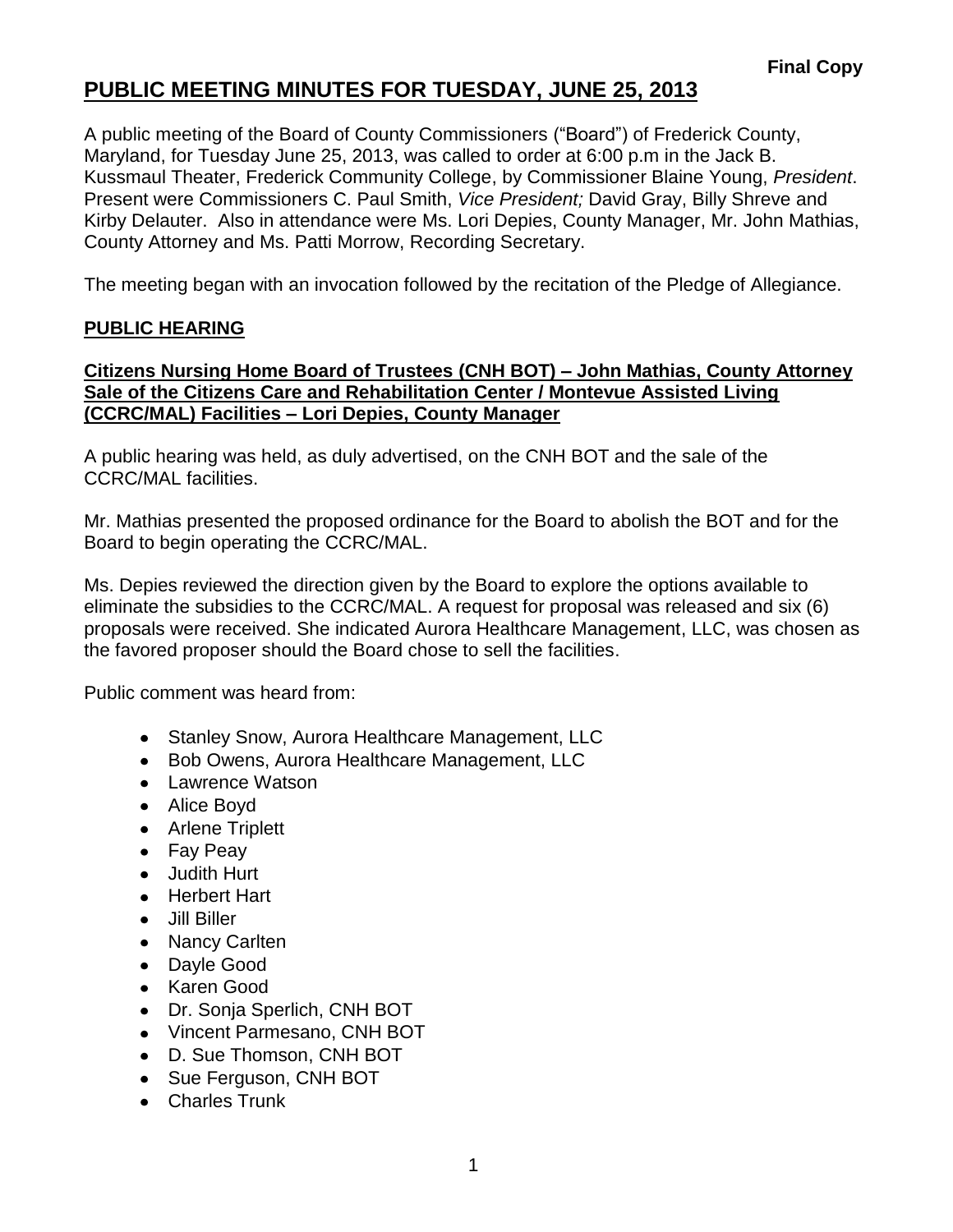- Melanie Cox
- Dr. Joseph Berman, CNH BOT
- Dana French
- Kevin Quirk
- Barbara Spencer, CNH BOT
- Cindy Powell
- Nancy Haines, CNH BOT
- Louse Lynch
- Don Linton
- Millard Haines
- Rolan Clark
- Robert Christian Woehle
- Joyce Rowe
- Judith Rice
- Willis Hall
- Jacob Beck
- Leslie Powell, Esquire
- Chris Ganley
- Carla W. Beck
- Kathy Collins
- Agnesanne Danebuy
- Paul Gordon
- Heinz Wilms
- RaeAnn Butler, Chair, Frederick County Department of Aging
- Irene Zmitrovis
- Edie Stewart
- Kermit Leibensperger
- Meda Day
- Christina Forbes
- Valerie Dale
- Linda Turbyville, Chair, Citizens Nursing Home Auxilliary
- Robert Hummel
- Jason Laird
- James Hammond
- Whitney Duck
- Ryan Stanley
- Diane Grove
- Sarah Gray
- Anne Heavner
- Ramona Fontella
- George Rudy
- Maria Dennis
- Russ Burdette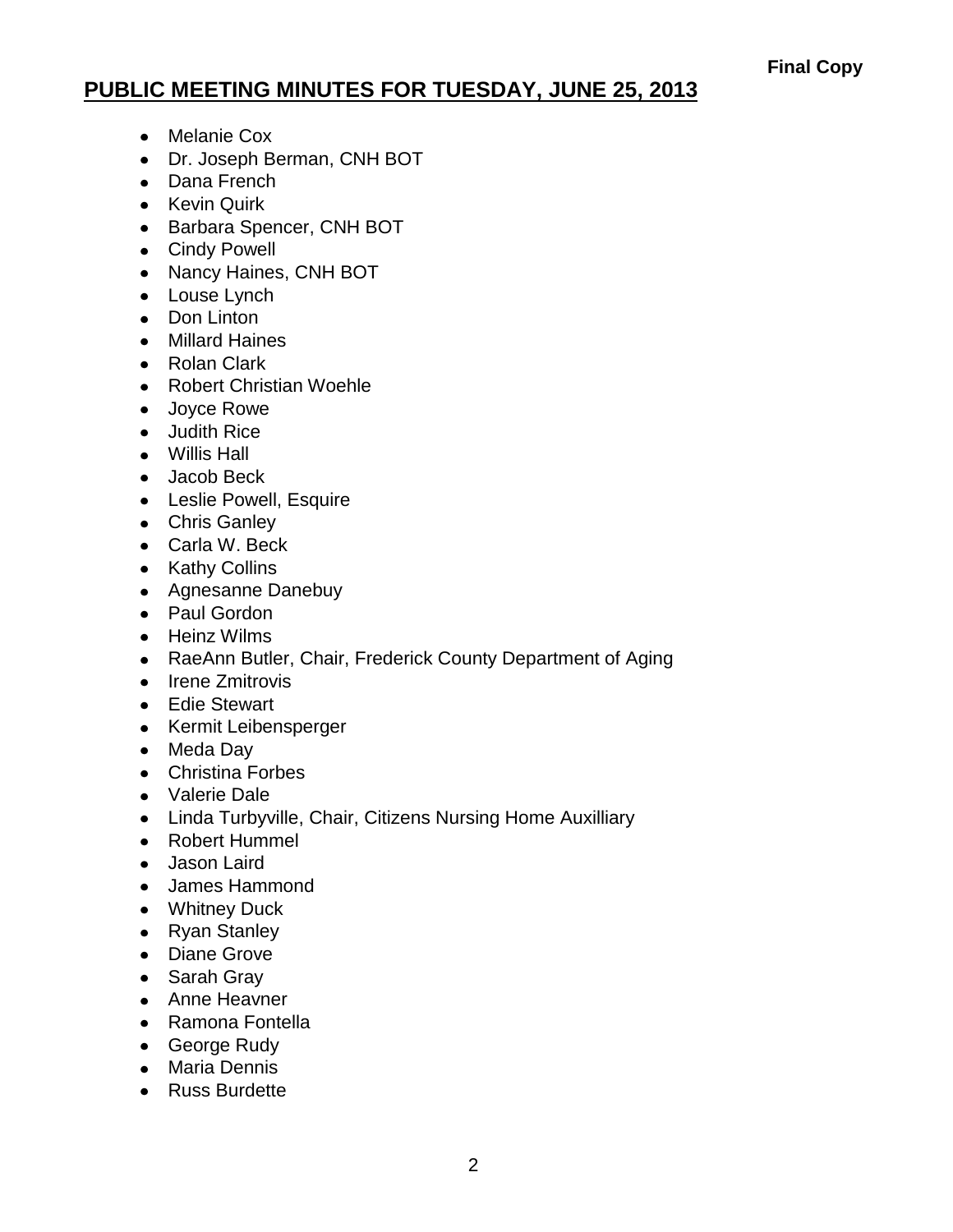- Bonnie Bailey-Baker, League of Women Voters
- Kristin Afrasiabi
- Steve Bruns
- Jan Gardner
- Helen Sheppard
- Nick Lewandowski
- Dean Harding
- Kai Hagen
- Jane Abrecht
- Joan Jenkins
- Sandra Smith-Gill
- Lawrence Dorsey, Jr.
- Heather Ayers
- Lynda T. Janet

*Motion to suspend the consideration of abolishment of the BOT; put the management in the hands of the BOT; and reevaluate in a public session in July 2014 – No second was received.*

*Motion to adopt the proposed ordinance to abolish the BOT – Passed 4-1.*

| <b>COMMISSIONERS</b> | <b>MOTION</b> | <b>SECOND</b> | <b>YES</b>               | <b>NO</b> | <b>ABSTAIN</b> | <b>NOT PRESENT</b> |
|----------------------|---------------|---------------|--------------------------|-----------|----------------|--------------------|
| Young                |               |               |                          |           |                |                    |
| Smith                |               |               | v                        |           |                |                    |
| <b>Shreve</b>        |               |               | $\overline{\phantom{a}}$ |           |                |                    |
| Gray                 |               |               |                          |           |                |                    |
| <b>Delauter</b>      |               |               | ^                        |           |                |                    |

(A copy of the approved/adopted ordinance can be obtained in the County Manager's Office or from the county's website, [www.FrederickCountyMD.gov.](http://www.frederickcountymd.gov/))

*Motion to adopt the proposed resolution to authorize the sale of the CCRC/MAL facilities – Passed 4-1.*

| <b>COMMISSIONERS</b> | <b>MOTION</b> | <b>SECOND</b> | <b>YES</b> | <b>NO</b> | <b>ABSTAIN</b> | <b>NOT PRESENT</b> |
|----------------------|---------------|---------------|------------|-----------|----------------|--------------------|
| Young                |               |               |            |           |                |                    |
| <b>Smith</b>         |               |               |            |           |                |                    |
| <b>Shreve</b>        |               | ^             |            |           |                |                    |
| Gray                 |               |               |            |           |                |                    |
| <b>Delauter</b>      |               |               | ^          |           |                |                    |

(A copy of the approved/adopted resolution can be obtained in the County Manager's Office or from the county's website, [www.FrederickCountyMD.gov.](http://www.frederickcountymd.gov/))